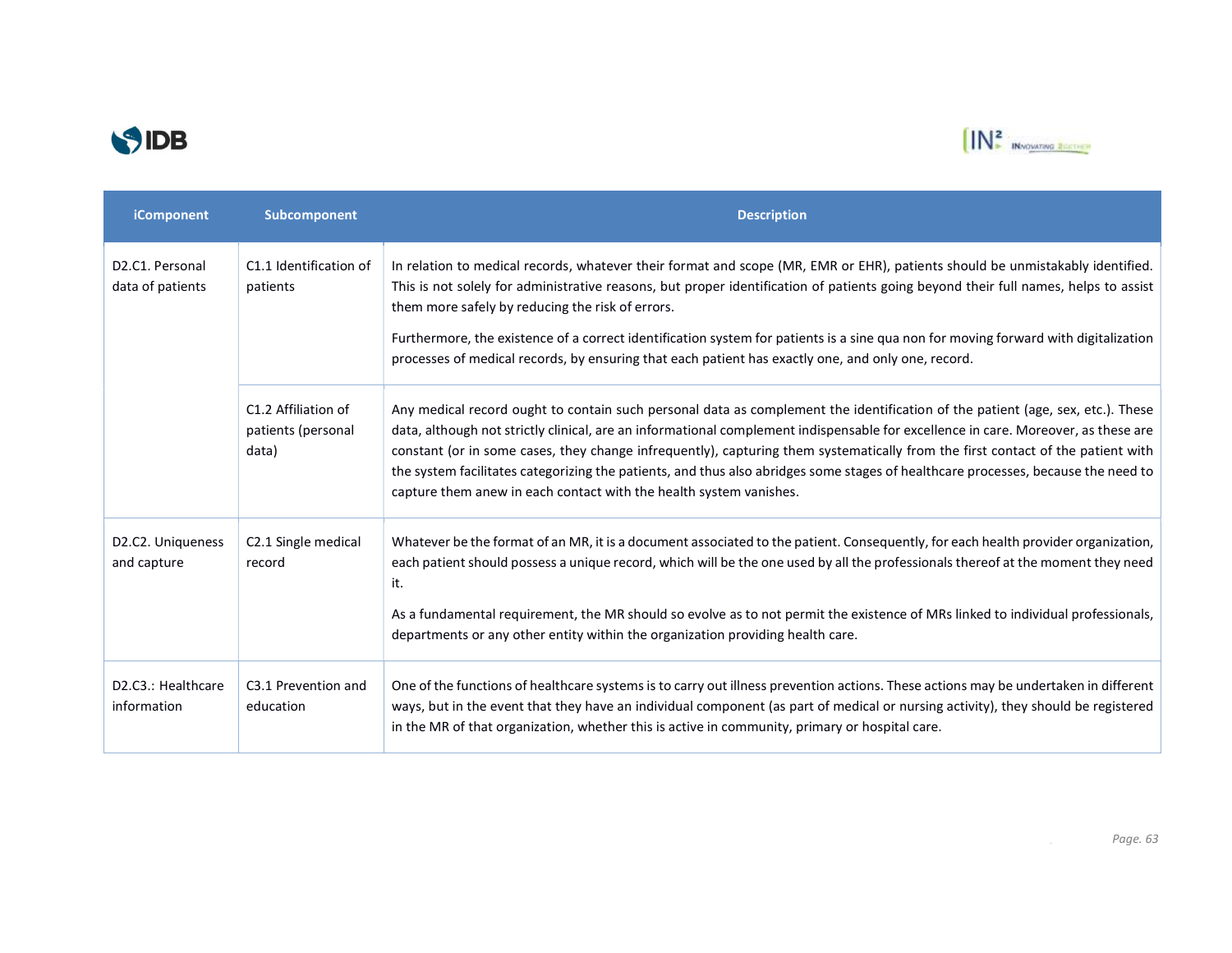



| <b>iComponent</b> | Subcomponent                         | <b>Description</b>                                                                                                                                                                                                                                                                                                                                                                                                                                                                                                                                                                                                                                                                       |
|-------------------|--------------------------------------|------------------------------------------------------------------------------------------------------------------------------------------------------------------------------------------------------------------------------------------------------------------------------------------------------------------------------------------------------------------------------------------------------------------------------------------------------------------------------------------------------------------------------------------------------------------------------------------------------------------------------------------------------------------------------------------|
|                   |                                      | The same is true of the educational actions which are carried out, in general, to furnish patients, family members and careers<br>with tools to help them handle a condition properly.                                                                                                                                                                                                                                                                                                                                                                                                                                                                                                   |
|                   | C3.2 Vaccinations                    | All vaccinations, which are generally administered in community or primary care, should be recorded individually in the MR of<br>each healthcare provider organization.                                                                                                                                                                                                                                                                                                                                                                                                                                                                                                                  |
|                   | C3.3 Social data                     | All levels of the health system, whether community, primary or hospital care, could potentially capture data of a social nature in<br>their contacts with patients, such as socioeconomic level, level of education, type of dwelling, etc.), not necessarily directly related<br>to clinical processes, but which could potentially furnish useful information for taking decisions about their ability to handle their<br>own condition, beyond the contacts with the health services.<br>This information might complement or be complemented by that obtained outside the health system, in other words, at<br>organizations linked to care for people in the strictly social arena. |
|                   | C3.4 Outpatient<br>Reports           | The information obtained in each consultation should be recorded locally (community, primary or hospital care) and individually.<br>In advanced stages, with a well-developed EHR, this information is part of the content shared among all the actors in the health<br>system.<br>Consultation information is highly varied (basic processes, pregnancy tracking, specialist consultancy, etc.). All of these without<br>exception should be recorded in the EMR/EHR.                                                                                                                                                                                                                   |
|                   | C3.5 Active diagnoses<br>and history | Contacts between patients and health systems may be due to a wide variety of problems which could coexist over time or be<br>solved following the attention given. As a consequence, each professional of the system should have access to up-to-date                                                                                                                                                                                                                                                                                                                                                                                                                                    |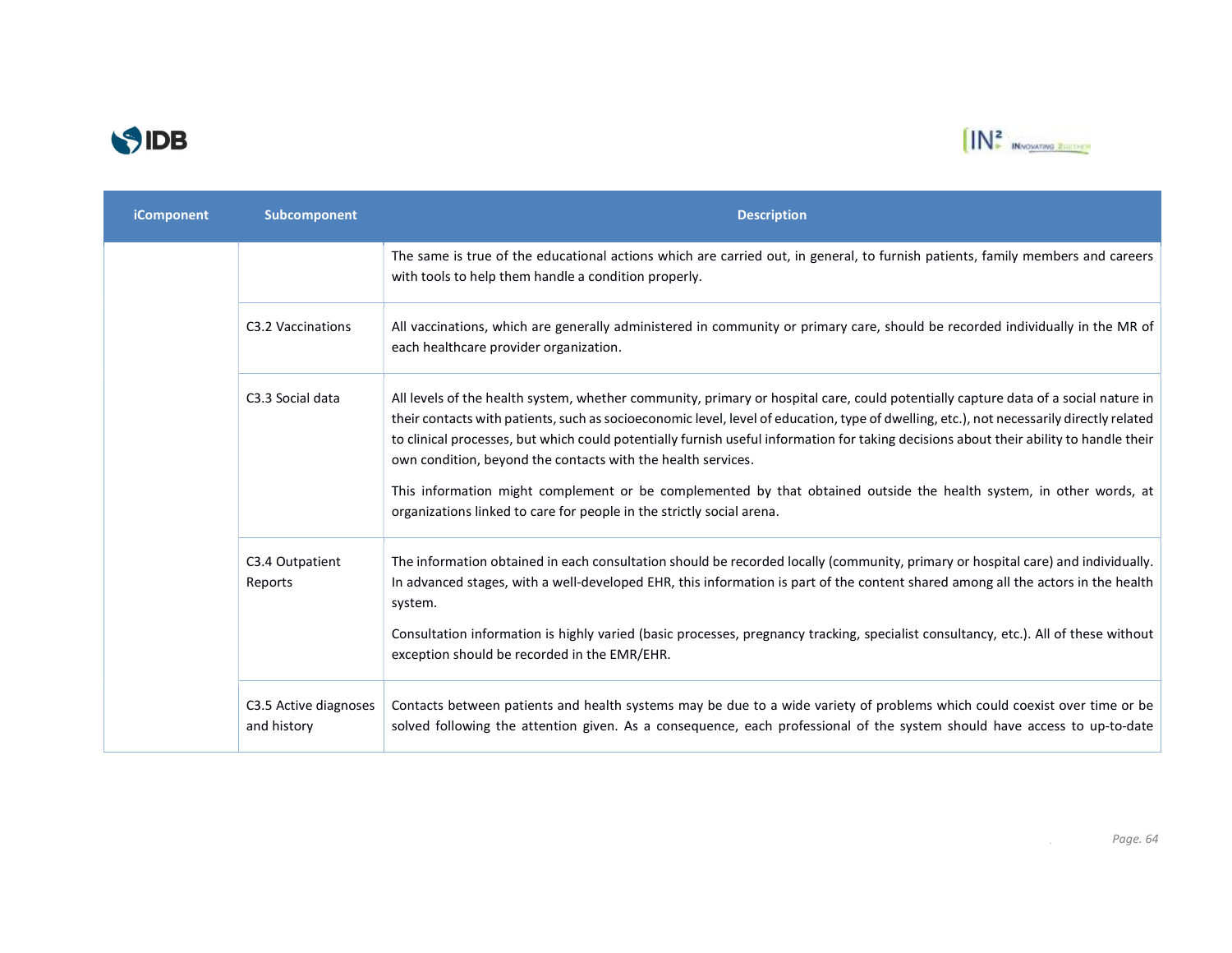



| <b>iComponent</b> | Subcomponent                                             | <b>Description</b>                                                                                                                                                                                                                                                                                                                                                                                                                                                                                                                                                                                         |
|-------------------|----------------------------------------------------------|------------------------------------------------------------------------------------------------------------------------------------------------------------------------------------------------------------------------------------------------------------------------------------------------------------------------------------------------------------------------------------------------------------------------------------------------------------------------------------------------------------------------------------------------------------------------------------------------------------|
|                   |                                                          | information about those problems affecting patients, so as to act appropriately in each situation, and to take the decisions<br>corresponding to each level of care.                                                                                                                                                                                                                                                                                                                                                                                                                                       |
|                   |                                                          | These diagnoses should be included in the records in a manner comprehensible for all the professionals and, apart from the<br>question of using encoding systems, they should certainly avoid using local forms or abbreviations.                                                                                                                                                                                                                                                                                                                                                                          |
|                   | C3.6 Physiological<br>signs and assessment               | Frequently, one of the results of contact between a patient and the health system is that data on physiological signs or<br>assessments against some scale are obtained for different problems.                                                                                                                                                                                                                                                                                                                                                                                                            |
|                   | scales                                                   | Given that the results of these signs or scales may vary, apart from being obtained at any of the care levels of the health system,<br>capturing them is fundamental for ensuring proper control over illness, matching the response to the needs at each moment and<br>how the signs and scales are observed to evolve.                                                                                                                                                                                                                                                                                   |
|                   | C3.7 Medical orders                                      | One outcome of medical acts is that indications which should be followed to obtain the results expected are given. Depending on<br>the level of assistance, these orders may be directed to other professionals or to patients/families. In any case, recording these<br>orders properly facilitates clear information and references about the recommendations given, for addressing the care process.                                                                                                                                                                                                    |
|                   | C3.8 Identification of<br>chronic or complex<br>patients | The evolution of society, together with the successes of health systems themselves, is prompting a progressive rise in the<br>prevalence of chronic illnesses. In general, all chronic or complex patients (those difficult to treat, who require ongoing<br>reassessments at different levels of the health system, in addition to having, in general, a need for specific, continuous care), end<br>up passing through different health providers, which renders it necessary for each professional to possess appropriate<br>information about the categorization of this kind of patient at all times. |
|                   |                                                          | The complexity associated to these patients means that the existence of reliable information available at all times is a requirement<br>for dealing with their care processes properly.                                                                                                                                                                                                                                                                                                                                                                                                                    |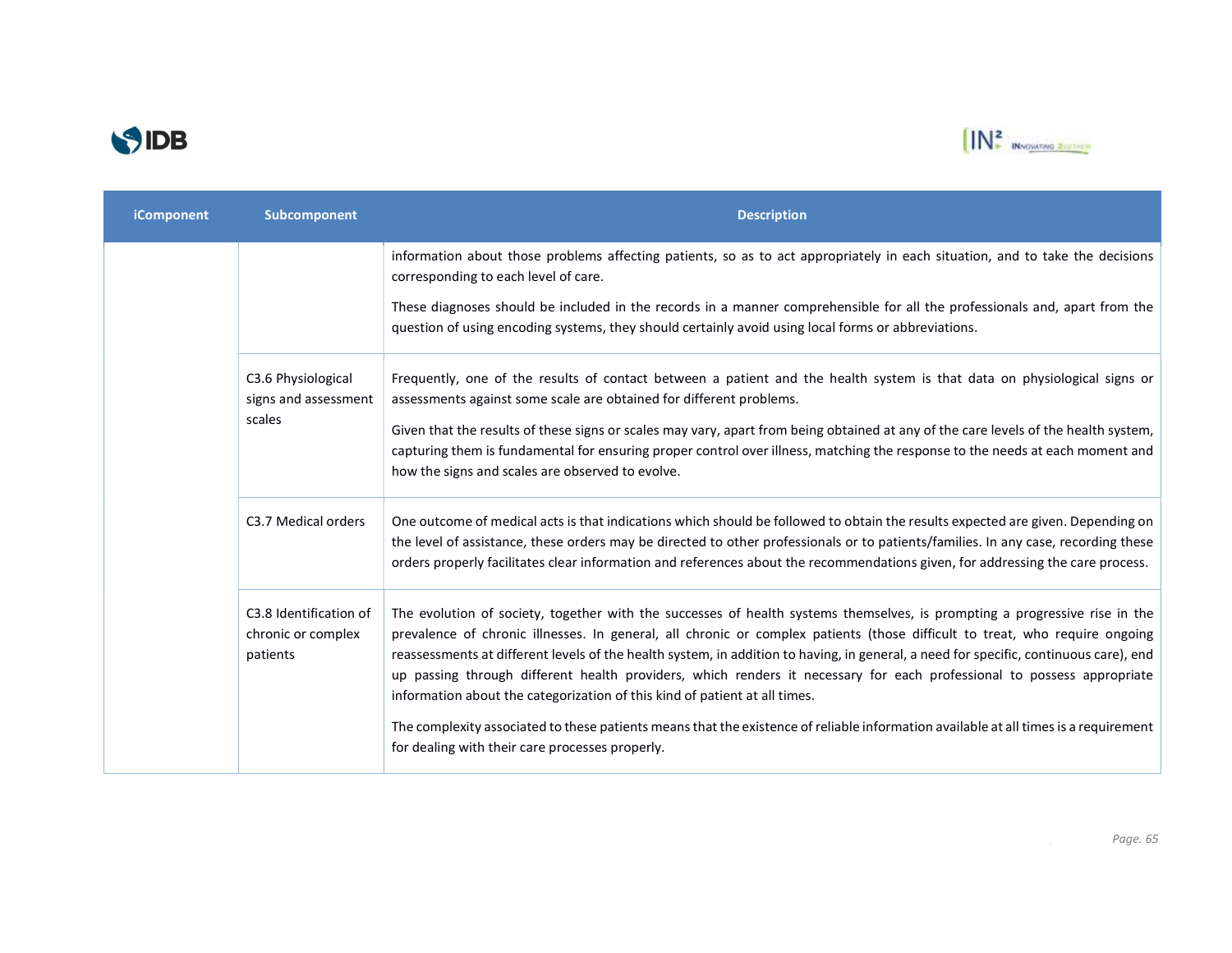



| iComponent | Subcomponent                          | <b>Description</b>                                                                                                                                                                                                                                                                                                                                                                                                                                                                                                                                                                                                      |
|------------|---------------------------------------|-------------------------------------------------------------------------------------------------------------------------------------------------------------------------------------------------------------------------------------------------------------------------------------------------------------------------------------------------------------------------------------------------------------------------------------------------------------------------------------------------------------------------------------------------------------------------------------------------------------------------|
|            | C3.9 Pharmacological<br>prescriptions | Within medical orders, pharmacological prescriptions should be given individual consideration: the medication of patients may<br>be undergoing constant revision, in addition to incorporating prescriptions given at different moments, and by different doctors<br>at different care levels.<br>Having the prescription given available enables, on the one hand, optimizing it to avoid redundancy and select the best<br>therapeutic alternative at each moment, and on the other, managing the medication by avoiding interactions between different<br>ones, and thus avoiding undesirable effects upon patients. |
|            | C3.10 Laboratory                      | Determination by a laboratory is one of the most widely used complementary tests in the processes of patient diagnosis and<br>tracking. Including the results of these tests in the MR, whatever may be the format, and their subsequent incorporation into the<br>EHR, is considered to be a clinical information quality variable.                                                                                                                                                                                                                                                                                    |
|            | C3.11 Imaging<br>reports              | Certain imaging tests, especially those whose interpretation requires a high degree of specialization, are generally accompanied<br>by a report, initially destined for the doctor who requested the test. The presence of the report in the MR, irrespective of the<br>format, and then in the EHR, should enable the professionals to have access to the relevant information about the processes the<br>patient has gone through.                                                                                                                                                                                    |
|            | C3.12 Imaging                         | Likewise, the image, not necessarily with a report, should be accessible, in the first place, to the doctor requesting it, but secondly<br>also to all those who are to have contact with the patient, for whom reviewing images taken at another moment and, perhaps,<br>by another health provider, could furnish valuable information for undertaking certain assistance processes.                                                                                                                                                                                                                                  |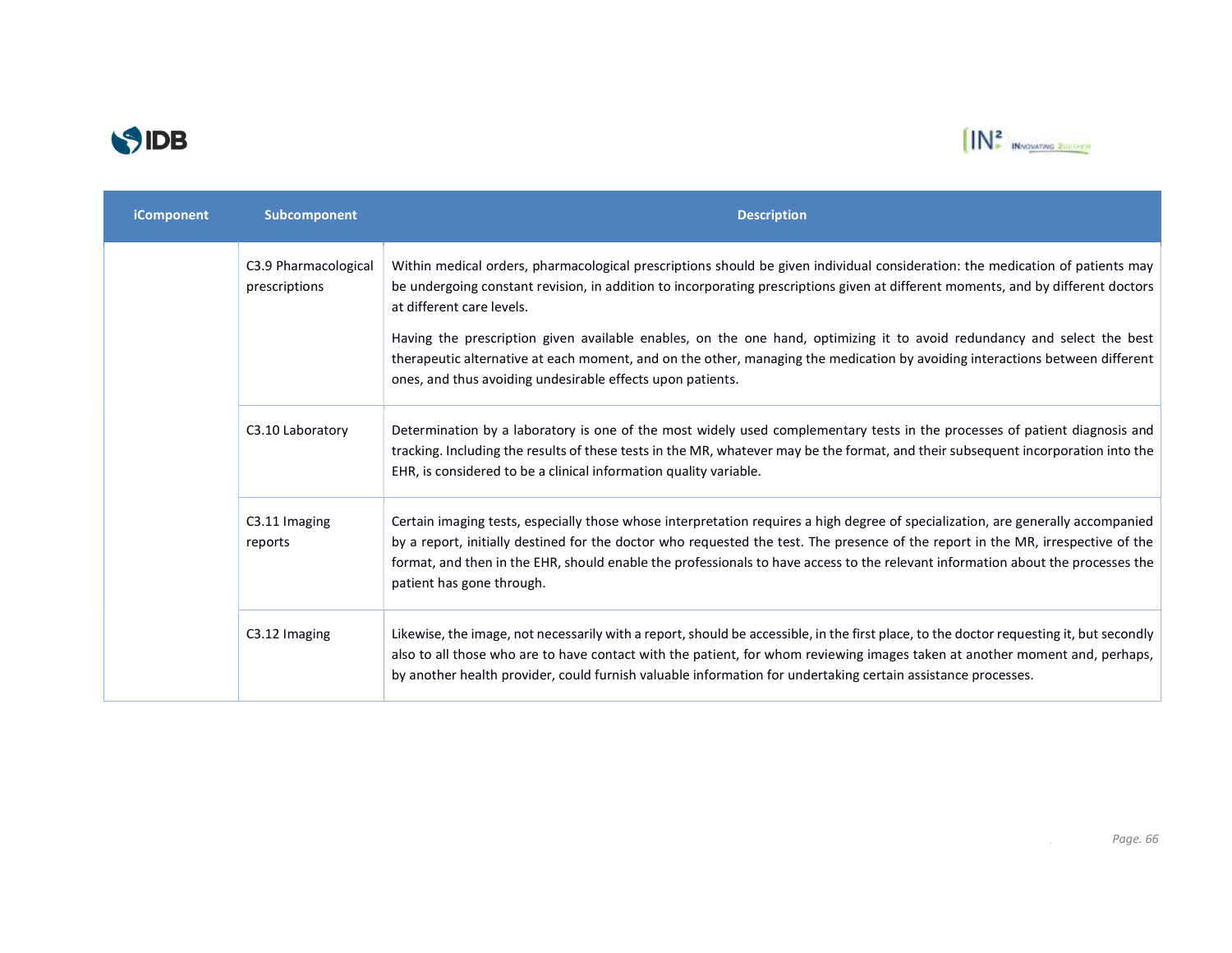



| iComponent | Subcomponent                         | <b>Description</b>                                                                                                                                                                                                                                                                                                                                                                                                                                                                                                                                                                           |
|------------|--------------------------------------|----------------------------------------------------------------------------------------------------------------------------------------------------------------------------------------------------------------------------------------------------------------------------------------------------------------------------------------------------------------------------------------------------------------------------------------------------------------------------------------------------------------------------------------------------------------------------------------------|
|            | C3.13 Other<br>complementary tests   | The results of certain complementary tests (electrophysiology, digestive or respiratory endoscopy, etc.) should also be included<br>in the MR as components of the patient diagnosis or tracking process, and progressively made available to other professionals to<br>support the decisions they take in their care activity.                                                                                                                                                                                                                                                              |
|            | C3.14 Scheduling<br>activities       | The evolution of health information systems has allowed the scheduling of care activities envisaged for patients to be integrated<br>into the EMR/EHR as an informational element, while also enabling medical and nursing offices to carry out programming both<br>for their own center and at other centers.                                                                                                                                                                                                                                                                               |
|            | C3.15 Last wills                     | Patients might express wishes about the care they may receive, such as the case of a possible waiver of cardiopulmonary<br>resuscitation. This is highly sensitive information which needs to be accessible rapidly to any professional who, wherever they<br>may be, might have to confront the situations about which the patient has expressed their wishes.                                                                                                                                                                                                                              |
|            | C3.16 Hospitalization<br>of patients | Hospitalization of patients, their tracking and evolution, generally gives rise to a large amount of information which should be<br>captured in the MR. This is one of the subcomponents of the information which is decisive in the level of quality of the records<br>and is closely connected to the professional culture relating to the use of information.<br>Standardization of this information is another quality requirement upon the MR, allowing all the professionals of an institution<br>to deal with similar forms for capturing it, for its subsequent transfer to the EHR. |
|            | C3.17 Emergency<br>care              | The information obtained in each emergency consultation should be registered locally (primary care if it possesses this service,<br>or hospital care), individually. In advanced stages, with a well-developed EHR, this emergency information is part of the content<br>shared among all the actors in the health system.                                                                                                                                                                                                                                                                   |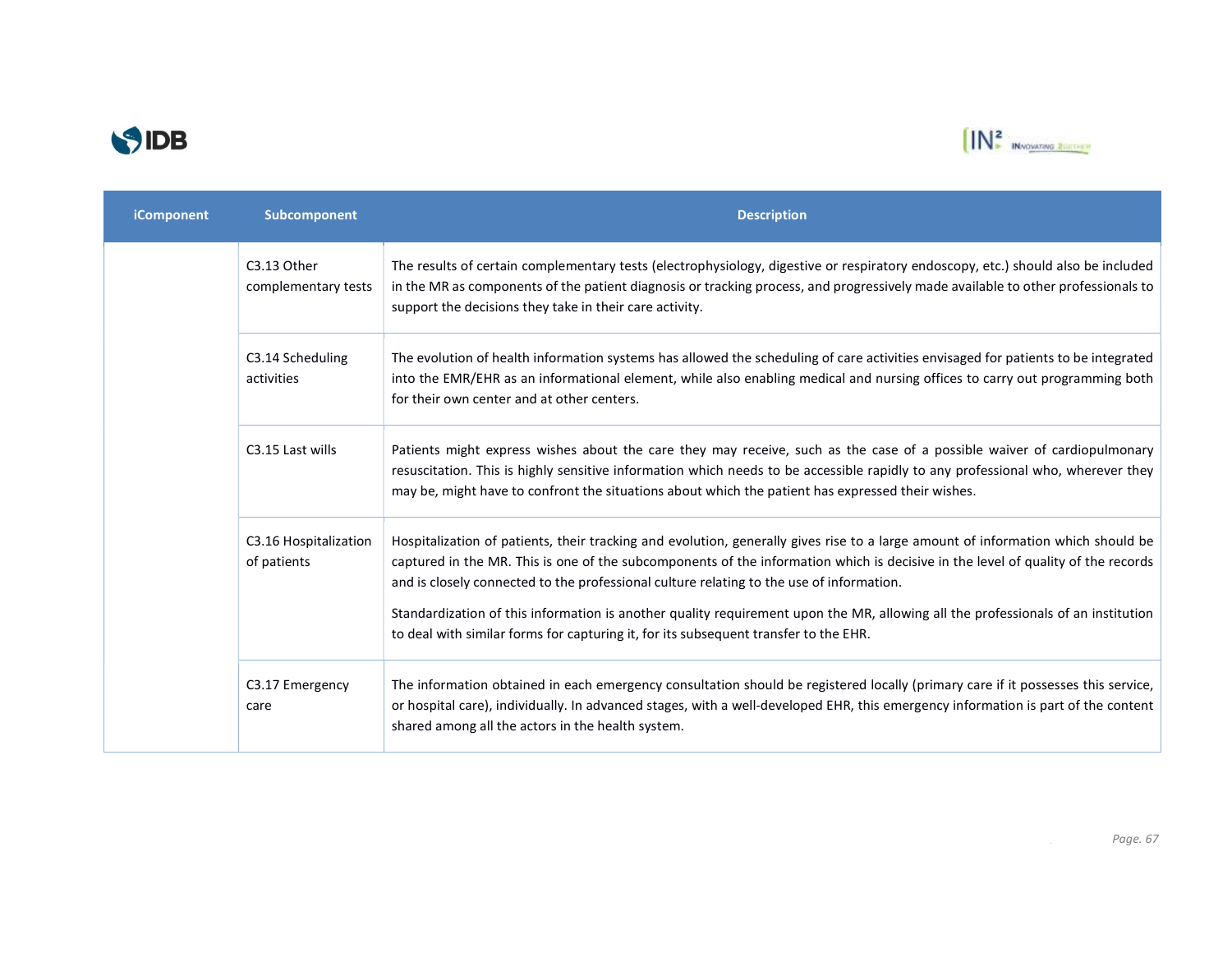



| iComponent | Subcomponent                 | <b>Description</b>                                                                                                                                                                                                                                                                                                                                                                                                                                                                                                                                                                                                                                                                                                                    |
|------------|------------------------------|---------------------------------------------------------------------------------------------------------------------------------------------------------------------------------------------------------------------------------------------------------------------------------------------------------------------------------------------------------------------------------------------------------------------------------------------------------------------------------------------------------------------------------------------------------------------------------------------------------------------------------------------------------------------------------------------------------------------------------------|
|            | C3.18 Inpatient<br>Reports   | Care processes, which in many cases are drawn out in time, are usually structured into episodes (a hospitalization, a cycle of out-<br>patient consultations, an emergency action, etc.). It is desirable for each episode to generate a care report, which should be<br>delivered to patients, with a copy being retained in the MR.<br>Furthermore, these reports, as summaries of the attention given, are a tool easy to consult for other professionals, whether or<br>not they belong to the organization where the care was afforded. Indeed, and given how easy it is to consult the reports, this is<br>one of the EHR subcomponents which is most commonly incorporated during the early stages of development of the tool. |
|            | C3.19 Informed<br>consent    | Obtaining informed consent is a habitual requirement in the cases in which patients are to be subjected to surgery or any<br>diagnostic or therapeutic procedure entailing risk to them. Obtaining informed consent is the final stage of the interaction<br>between doctor and patient, in which priority is given to information about the procedure proposed, the advantages, the<br>possible alternatives and the risk it entails for the patient.<br>The consent document should form part of the MR, irrespective of its format. The availability of these documents, in due time<br>and form, is a necessary condition for carrying out any procedure.                                                                         |
|            | C3.20 Surgical<br>treatments | Carrying out surgical interventions, the great majority of which take place in hospitals, generates information about the<br>preoperative process, the surgical process proper and the immediate postoperative tracking.<br>The information about these three stages forms part of the MR, irrespective of its format, and can form part of the EHR, by<br>selecting what kind of information should be carried to the EHR so as not to overload the system with information which, once<br>the postoperative phase has passed, might not be very useful to persons not involved in that treatment.                                                                                                                                   |